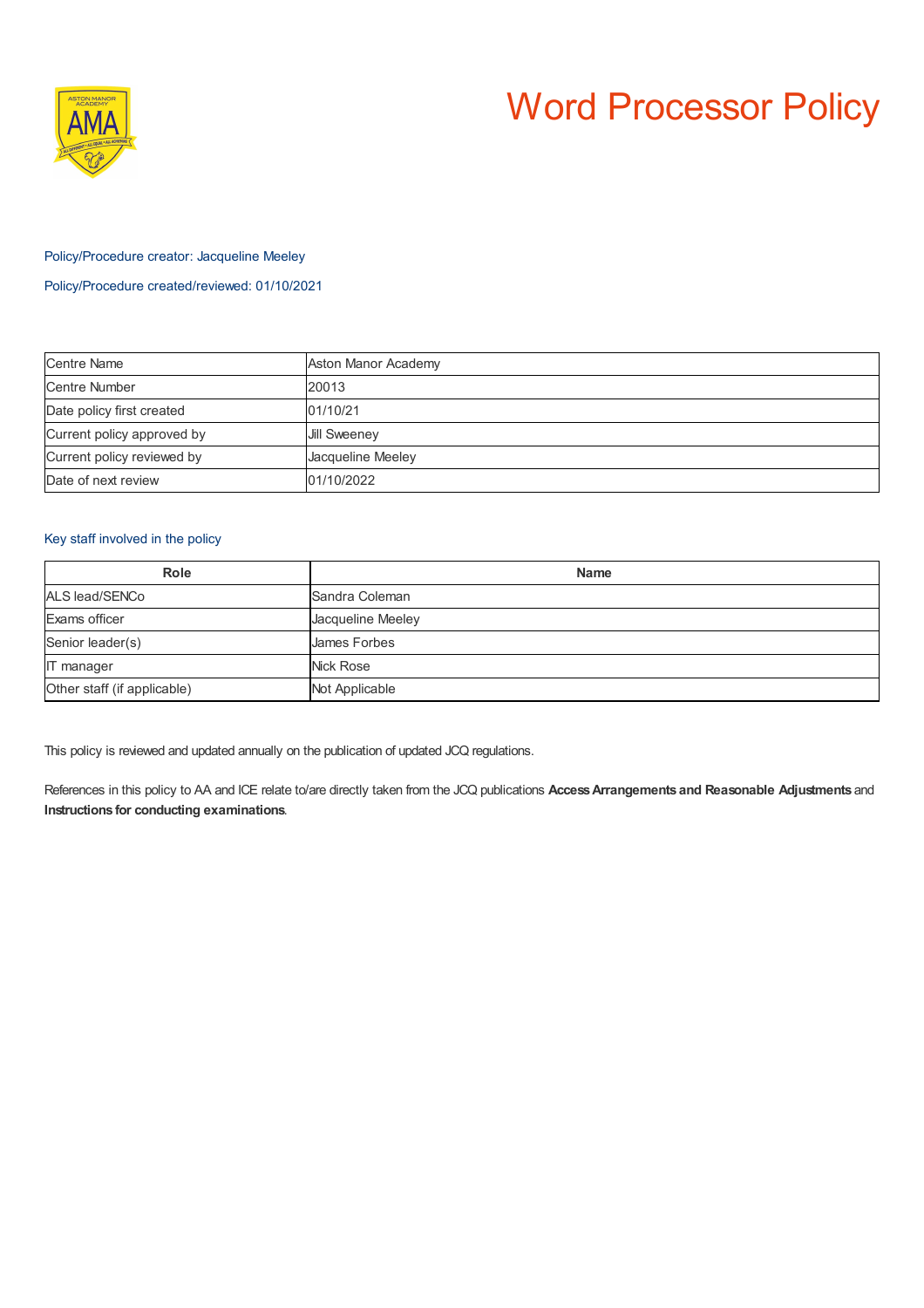# Introduction

(updated 2021/22) The use of a word processor in exams and assessments is an available access arrangement/reasonable adjustment.

The purpose of an access arrangement/reasonable adjustment is to ensure, where possible, that barriers to assessment are removed for a disabled candidate preventing them from being placed at a substantial disadvantage as a consequence of persistent and significant difficulties.

The following principles are applied to access arrangements at Aston Manor Academy:

- (updated 2021/22) The purpose of an access arrangement/reasonable adjustment is to ensure, where possible, that barriers to assessment are removed for a disabled candidate preventing them from being placed at a substantial disadvantage as a consequence of persistent and significant difficulties. The integrity of the assessment is maintained, whilst at the same time providing access to assessments for a disabled candidate. (AA 4.2.1)
- (updated 2021/22) Although access arrangements/adjustments are intended to allow access to assessments, they are not granted where they will compromise the assessment objectives of the specification in question. (AA 4.2.2)
- (updated 2021/22) Candidates may not require the same access arrangements/reasonable adjustments in each specification. Subjects and their methods of assessments may vary, leading to different demands of the candidate. ALS leads/SENCos must consider the need for access arrangements/reasonable adjustments on a subject-by-subject basis. (AA 4.2.3)
- (updated 2021/22) The Additional Learning Support lead/SENCo must ensure that the proposed access arrangement/reasonable adjustment does not disadvantage or advantage a candidate. (AA 4.2.1)
- (updated 2021/22) The candidate must have had appropriate opportunities to practice using the access arrangement(s)/reasonable adjustments before their first examination. (AA 4.2.7)

# Purpose of the policy

(updated 2021/22) This policy details how Aston Manor Academy complies with AA, chapter 4 (Managing the needs of candidates and principles for centres), section 5.8 (Word processor) and ICE, sections 14.20-25 (Word processors (computers, laptops and tablets) when awarding and allocating a candidate the use of word processor in examinations.

The term 'word processor' is used to describe for example, the use of a computer, laptop or tablet.

## The use of a word processor

Aston Manor Academy will:

- allocate the use of a word processor to a candidate with the spelling and grammar check/predictive text disabled (switched off) where it is their normal way of working within the centre (AA 5.8.1)
- (updated 2021/22) award the use of a word processor to a candidate where appropriate to their needs (AA 5.8.4)

For example, a candidate with:

- a learning difficulty which has a substantial and long term adverse effect on his/her ability to write legibly
- a medical condition
- a physical disability
- a sensory impairment
- planning and organisational problems when writing by hand
- poor handwriting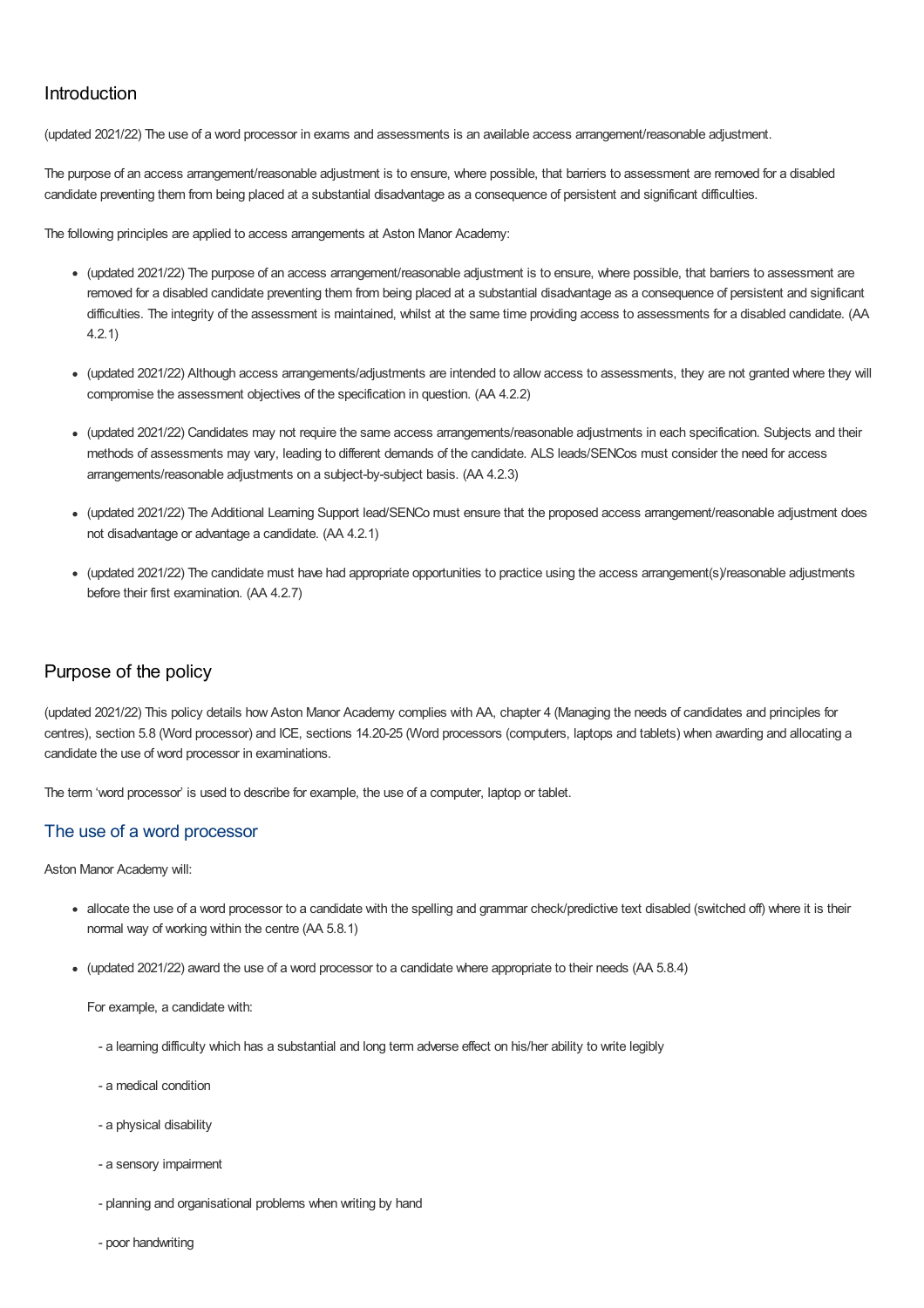- only permit the use of a word processor where the integrity of the assessment can be maintained (AA 4.2.1)
- not grant the use of a word processor where it will compromise the assessment objectives of the specification in question (AA 4.2.2)
- consider on a subject-by-subject basis if the candidate will need to use a word processor in each specification (AA 4.2.3)
- (update 2021/22) process access arrangements/reasonable adjustments at the start of the course, or as soon as practicable having firmly established a picture of need and normal way of working, ensuring arrangements are always approved before an examination or assessment (AA 4.2.4)
- provide the use of word processors to candidates in non-examination assessment components as standard practice unless prohibited by the specification (AA 5.8.2)

#### Aston Manor Academy will not:

• (updated 2021/22) simply grant the use of a word processor to a candidate because he/she now wants to type rather than write in examinations or can work faster on a keyboard, or because he/she uses a laptop at home (AA 5.8.4)

#### **Exceptions**

The only exceptions to the above where the use of a word processor would be considered for a candidate, would be:

- in the event of a temporary injury or impairment, or a diagnosis of a disability or manifestation of an impairment relating to an existing disability arising after the start of the course (AA 4.2.4)
- (updated 2021/22) where the curriculum is delivered electronically and the centre provides word processors to all candidates (AA 5.8.4)

Other centre specific information relating to the use of a word processor:

The exams officer will liaise with the SEN team to identify which students meet the criteria for using a word processor and for which subjects it is required. This must reflect the student's usual way of working.

#### Arrangements at the time of the assessment for the use of a word processor

A candidate using a word processor is accommodated as follows:

A candidate using a word processor will be encouraged to sit in the main venue where possible and will be seated at the back. This arrangement will be trialed during mock exams, where the will be seated at the back of the hall. The student will be moved to a separate room if necessary.

In compliance with the regulations, Aston Manor Academy:

- provides a word processor with the spelling and grammar check facility/predictive text disabled (switched off) unless an awarding body's specification says otherwise (ICE 14.20)
- (where a candidate is to be seated with the main cohort without the use of a power point) checks the battery capacity of the word processor before the candidate's exam to ensure that the battery is sufficiently charged for the entire duration of the exam (ICE 14.21)
- ensures the candidate is reminded to ensure that their centre number, candidate number and the unit/component code appear on each page as a header or footer e.g. 12345/8001 – 6391/01 (ICE 14.22)
- if a candidate is using a software application that does not allow for the insertion of a header or footer, once the candidate has completed the examination and printed off their typed script, they are instructed to handwrite their details as a header or footer; the candidate is supervised throughout this process to ensure that they are solely performing this task and not re-reading their answers or amending their work in any way (ICE 14.22)
- ensures the candidate understands that each page of the typed script must be numbered, e.g. page 1 of 6 (ICE 14.23)
- (updated 2021/22) ensures the candidate is reminded to save their work at regular intervals (or where possible, an IT technician will set up 'autosave' on each laptop/table to ensure that if there is a complication or technical issue, the candidate's work is not lost) (ICE14.24)
- instructs the candidate to use a minimum of 12pt font and double spacing to make marking easier for examiners (ICE 14.24)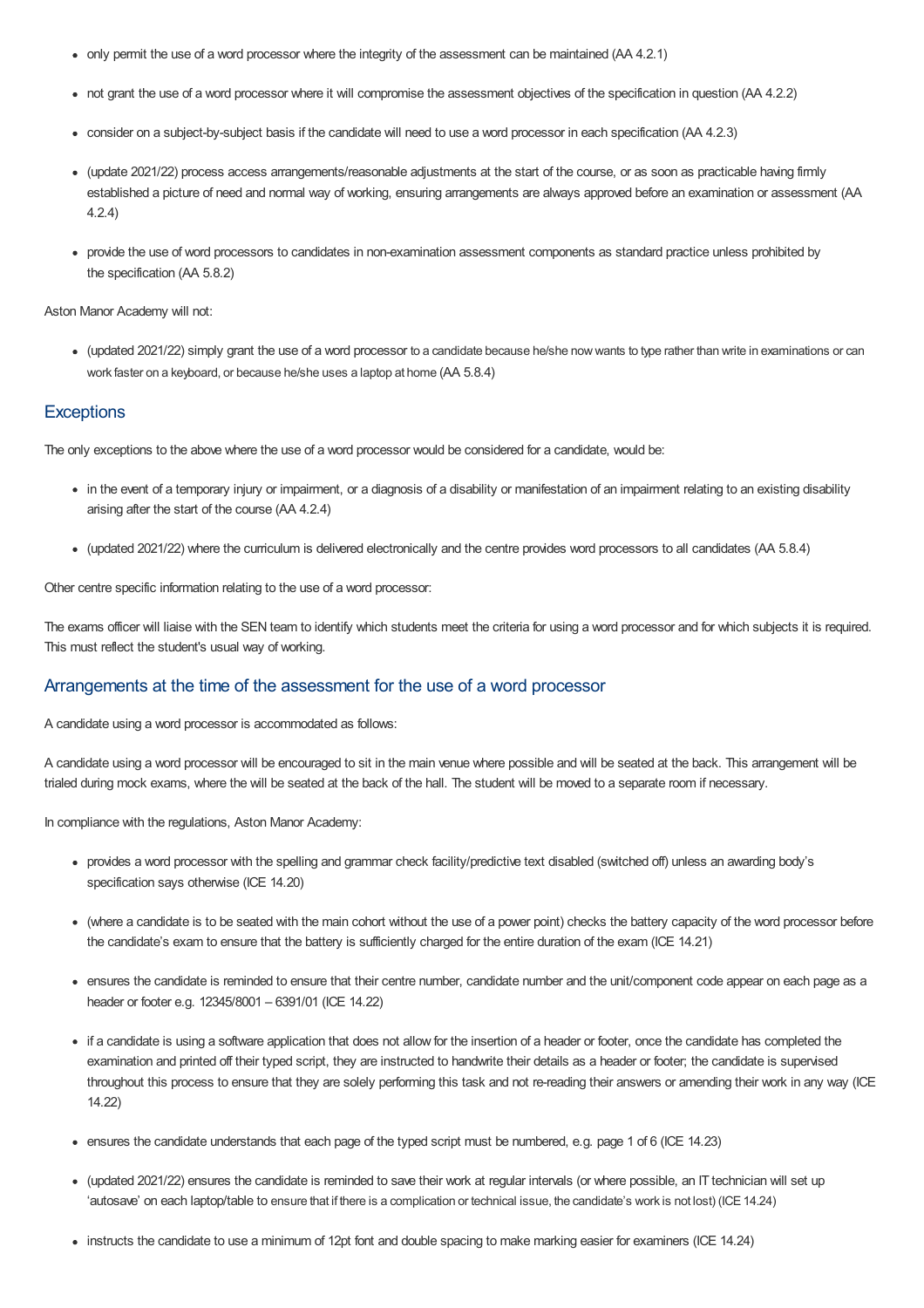Aston Manor Academy will ensure the word processor (ICE 14.25):

- is only used in a way that ensures a candidate's script is produced under secure conditions
- ensure the word processor is not used to perform skills which are being assessed
- ensure the word processor is not connected to an intranet or any other means of communication
- is in good working order at the time of the exam
- is accommodated in such a way that other candidates are not disturbed and cannot read the screen
- is used as a typewriter, not as a database, although standard formatting software is acceptable and is not connected to an intranet or any other means of communication
- is cleared of any previously stored data
- does not give the candidate access to other applications such as a calculator (where prohibited in the examination), spreadsheets etc.
- does not include graphic packages or computer aided design software unless permission has been given to use these
- does not have any predictive text software or an automatic spelling and grammar check enabled unless the candidate has been permitted a scribe or is using speech recognition technology (a scribe cover sheet must be completed), or the awarding body's specification permits the use of automatic spell checking
- does not include speech recognition technology unless the candidate has permission to use a scribe or relevant software
- is not used on the candidate's behalf by a third party unless the candidate has permission to use a scribe

#### Portable storage medium

Aston Manor Academy will ensure that any portable storage medium (e.g. a memory stick) used:

(ICE 14.25)

- is provided by the centre
- is cleared of any previously stored data

#### Printing the script after the exam has ended

Aston Manor Academy will ensure that:

(ICE 14.25)

- the word processor is either connected to a printer so that a script can be printed off, or have the facility to print from a portable storage medium
- the candidate is present to verify that the work printed is their own
- a word processed script is attached to any answer booklet which contains some of the answers
- where an awarding body requires a cover sheet to be completed this is included with the candidate's typed script (according to the relevant awarding body's instructions)
- if a candidate omits to insert the required header or footer, he/she is instructed to handwrite their details as a header or footer; the candidate is supervised throughout this process to ensure that he/she is solely performing this task and not re-reading their answers or amending their work in any way (ICE 14.22)

Other centre specific information relating to arrangements at the time of the assessment:

The IT team will create distinct exams logins which have the internet disabled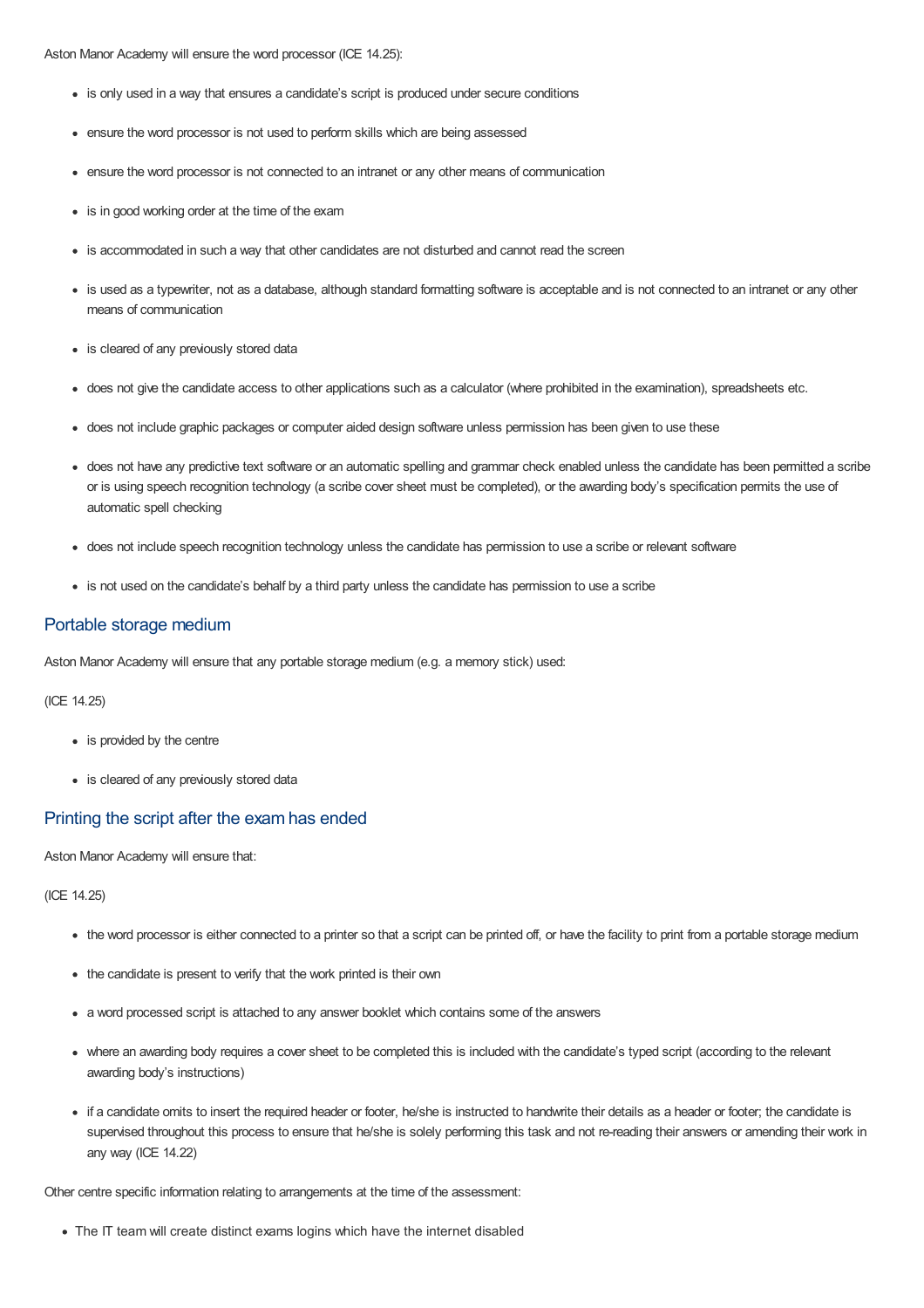Each laptop will have information with it, reminding invigilators to turn off the spelling and grammar checking facility, and detailing how to do this. Each laptop has a card containing the login details for the machine.

Each student requiring access arrangements will have an individual stationary bag to store their exam materials. Where applicable, word processor cover sheets are printed in advance and stored here.

Following each exam, two copies of each script will be printed off and verified by the student. One copy will be securely stored in the exams office until the deadline for enquiries has passed.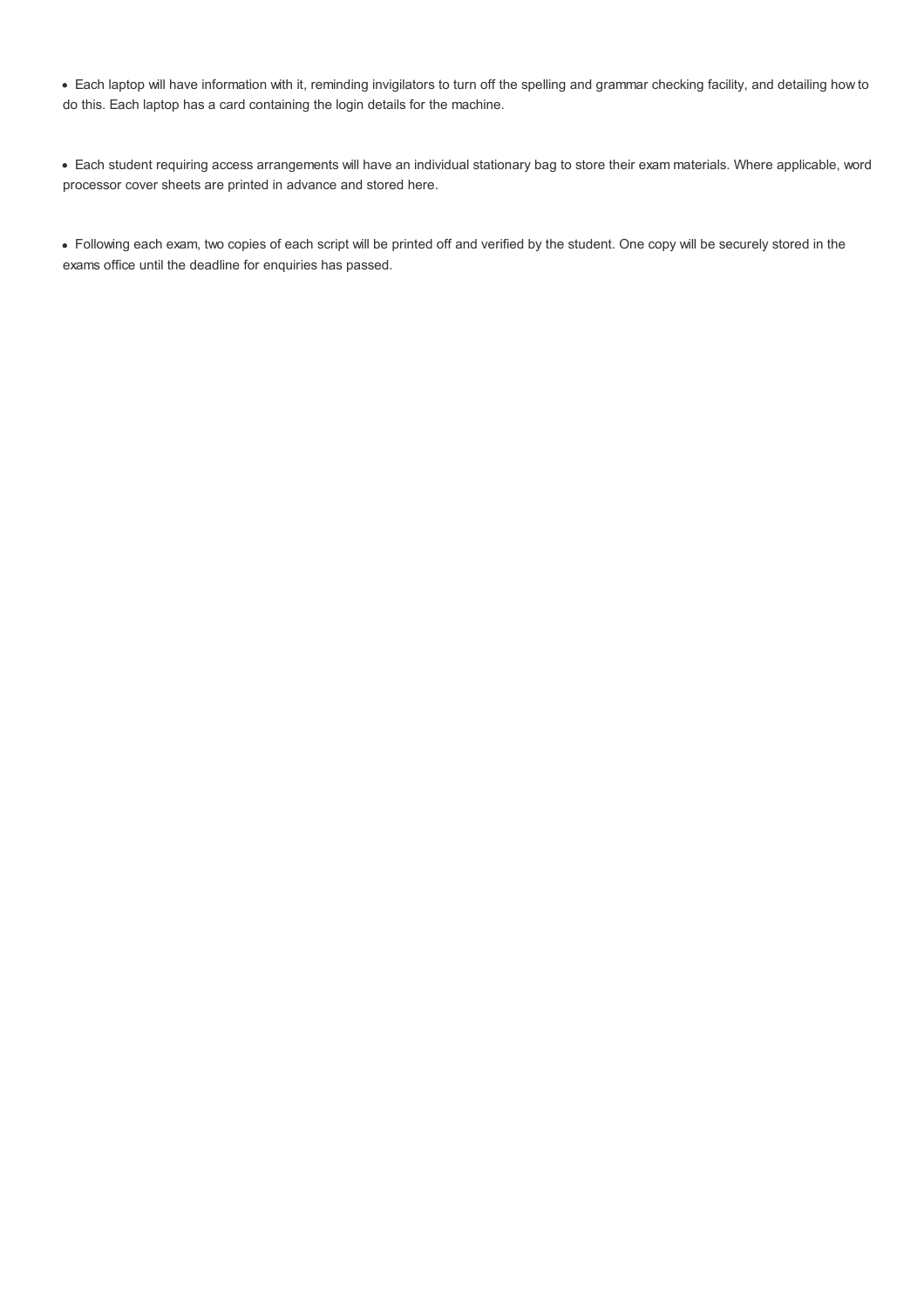## **Statement**

JCQ regulations (**AccessArrangements and Reasonable Adjustments**, section 5.8) state: A member of the centre's senior leadership team must produce a statement for inspection purposes which details the criteria the centre uses to award and allocate word processors for examinations.

## The criteria used to award and allocate word processors for examinations

Aston Manor Academy confirms the normal way of working in examinations is:

candidates handwrite responses on their examination scripts (an exception to this is where a candidate may have an approved access arrangement in place, for example the use of a scribe/speech recognition technology)

## Awarding the use of word processors

There are exceptions when Aston Manor Academy may award a candidate the use of a word processor in examinations where:

- the candidate has a firmly established need
- it reflects the candidate's normal way of working
- by not being awarded a word processor the candidate would be at a substantial disadvantage to other candidates

This may include where a candidate has, for example:

- a learning difficulty which has a substantial and long term adverse effect on his/her ability to write legibly
	- a medical condition
	- a physical disability
	- a sensory impairment
	- planning and organisational problems when writing by hand
	- poor handwriting

#### (This list is not exhaustive)

The only exceptions to the above where the use of a word processor may also be considered for a candidate would be:

- on a temporary basis as a consequence of a temporary injury at the time of the assessment
- where a subject within the curriculum is delivered electronically and the centre provides word processors to all candidates

Other centre specific information relating to awarding the use of a word processor:

#### Not applicable.

# Allocating the use of word processors at the time of the assessment

Appropriate exam-compliant word processors will be allocated by:

• the IT department in liaison with the ALS lead/SENCo and the exams officer

In exceptional circumstances where the number of compliant word processors may be insufficient for the cohort of candidates approved to use them in an exam session:

- the cohort will be split into two groups
- one group will sit the exam earlier than or later than the awarding body's published start time
- the security of the exam will be maintained at all times and candidates will be supervised in line with section 7.2 of ICE